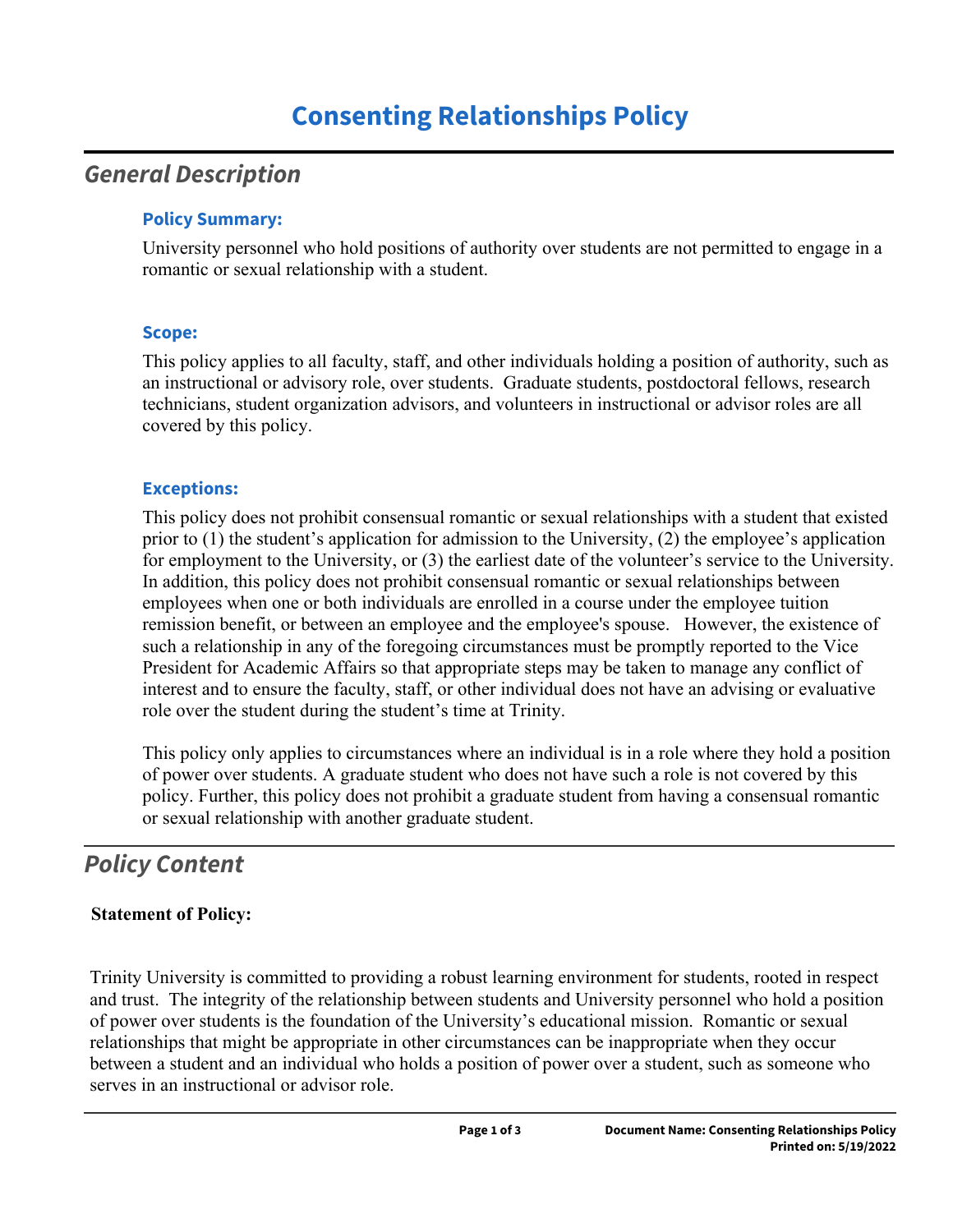Academic and professional trust and ethics are put at risk when members of the University community engage in or attempt to engage in romantic or sexual relationships that involve persons of unequal power. The unequal power inherent in such a relationship heightens the vulnerability of the student, has the potential for coercion, and can interfere with the learning and personal development of the student. When one person has a professional relationship involving another, or stands in a position of authority over another, even an apparently consensual amorous relationship may lead to sexual harassment or other breaches of professional obligations. In addition, such relationships can create general conflicts of interest and the concern from fellow students or co-workers of unfair treatment.

Therefore, faculty, staff, and other individuals who supervise, instruct, or advise students are prohibited from having a romantic or sexual relationship with any student, regardless of whether the individual currently exercises or expects to have any pedagogical or supervisory responsibilities over that student. The individual in the position of authority bears the primary responsibility for maintaining appropriate professional boundaries with students and complying with this policy.

# *Performance Evaluation*

#### **Consequences of Policy Violation:**

Failure to follow this policy can result in disciplinary action up to and including dismissal.

When the Vice President for Academic Affairs (VPAA) receives a report that a faculty member has violated this policy, the VPAA or designee will gather and consider relevant information. In addition, the individual accused of violating the policy will be provided an opportunity to meet to discuss the matter. The VPAA or designee will then make a determination regarding whether a violation has occurred and will decide on the appropriate action or sanction, if any. The imposition of sanctions against faculty and any faculty appeals will be in accordance with Chapter 3A. VIII. or Chapter 3A. VI. C., of the Faculty and Contract Staff Handbook, as applicable.

Complaints against individuals other than faculty will be handled by the appropriate Vice President in accordance with existing policies pertaining to disciplinary action.